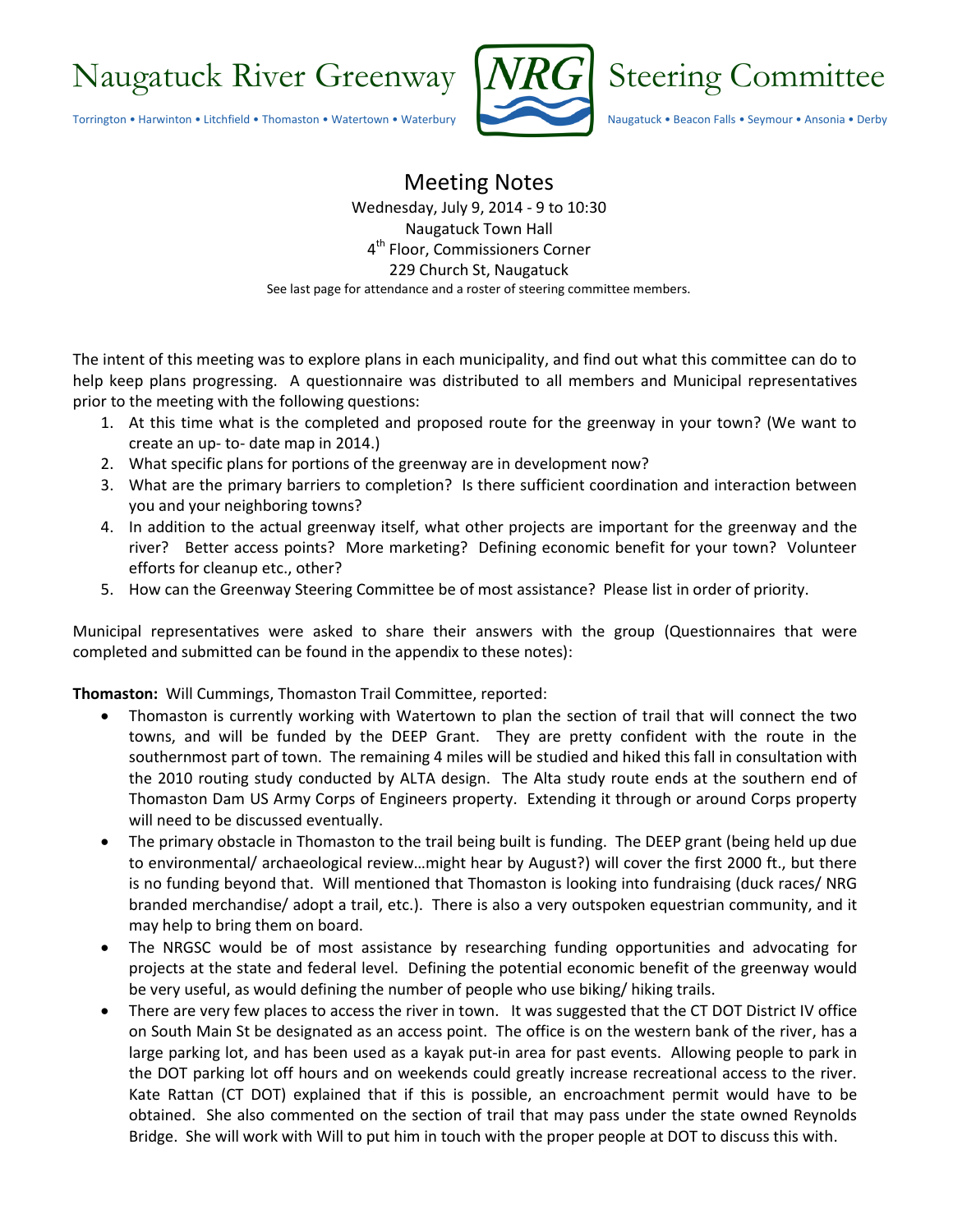**Watertown:** Jolene Podgorski reported in place of Chuck Berger who was on vacation:

- Watertown is also waiting on the DEEP trails grant which will fund the design of a large section of trail in town. The route is fairly well established, but may be moved slightly away from Route 8 and closer to the river.
- Inclusion of a larger paved parking lot, trail section, and water line for a future comfort station in the plan of the DOT Waterbury Bus Maintenance Facility (which is to be built on the site of the old Watertown Drive-In) has been requested by the Town and this committee. The bus facility construction is being paid for through a Federal Transit Administration program, and CT DOT has repeatedly stated that these improvements were not possible with federal funds. On June 26, the NRGSC Co-chairs sent letters to Senators Blumenthal and Murpy and Congresswoman Esty requesting assistance in this matter. The letters explained that these improvements are within the FTA's funding guidelines and are exactly the type of features that the FTA is supposed to be encouraging under the Federal DOT's "Livability Initiative".
	- $\circ$  It was reported that new drafts of plans may include some of the requested improvements.

**Torrington:** Rista Malanca, Torrington ZEO/WEO, and Erin Wilson, Torrington Director of Economic Development reported:

- As of now, there is no official greenway trail built, although there have been trails built that will be part of an overall trails network in the City. Much of the river in Torrington has been channelized and is bound by USACE built/ City owned levees and floodwalls. Much of the greenway will follow these levees, similar to the Derby Trail. There are many bridges crossing the river, allowing for either side of the river to be developed for trail as necessary.
- The city has recently fast-tracked a remediation project on a 2 acre parcel at 100 Franklin St. on the east bank of the river. The property is a former industrial site, and a parking lot will be built to help alleviate parking issues for businesses in the neighborhood. The current plan is to use a portion of the site for parking, leaving the remainder for a park/ trail connection.
- The city is applying for a brownfields remediation grant from DECD to fund a study to look at the adjacent Nidek industrial property at 100 Franklin Avenue. The city is looking into acquiring the property which would open up nine acres of riverfront property to mixed use development including a riverwalk/ greenway that will connect to downtown, and would be part of the Riverfront Recapture project. Grant funds would be used to conduct Phase 1, 2, and 3 assessments, a remedial action plan and conduct a "Riverfront Recapture Study".
- The DOT is currently at 10% design for a maintenance garage on the West side of the river, and provisions for the greenway will be requested. Bridges will allow for both sides of the river to be used.
- The NRGSC would be most helpful making the argument for the greenway and trails by explaining successes along the river, and by putting groups together with one another.
- Main Street Market Place, a street fair held every Thursday evening on Main Street was also mentioned. For more info: [http://www.mainstreetmarketplace.org/.](http://www.mainstreetmarketplace.org/)
- Susan Peterson mentioned a low impact (LID) parking lot that was recently completed on the corner of Main St and Rte. 4. The project was funded by DEEP through the NW Conservation District.

**Waterbury:** Kathy McNamara, Waterbury Grants Administrator, and Sal Porzio, Waterbury Greenway Project Manager, reported.

- Construction on Phase I of the Waterbury Greenway (from the Naugatuck line to Eagle Street) is currently in final design and was slated to begin construction in 2015, but there has been a setback. A retaining wall along South main, owned by CT DOT, was found to be in poor condition. The City has requested that DOT replace the wall before construction of the greenway begins. Construction is now expected to begin in 2016.
	- o Bob Gregorsky asked if construction of the park to be built on donated land at the intersection of S. Main and Platts Mill Rd. could proceed sooner, with the trail construction following once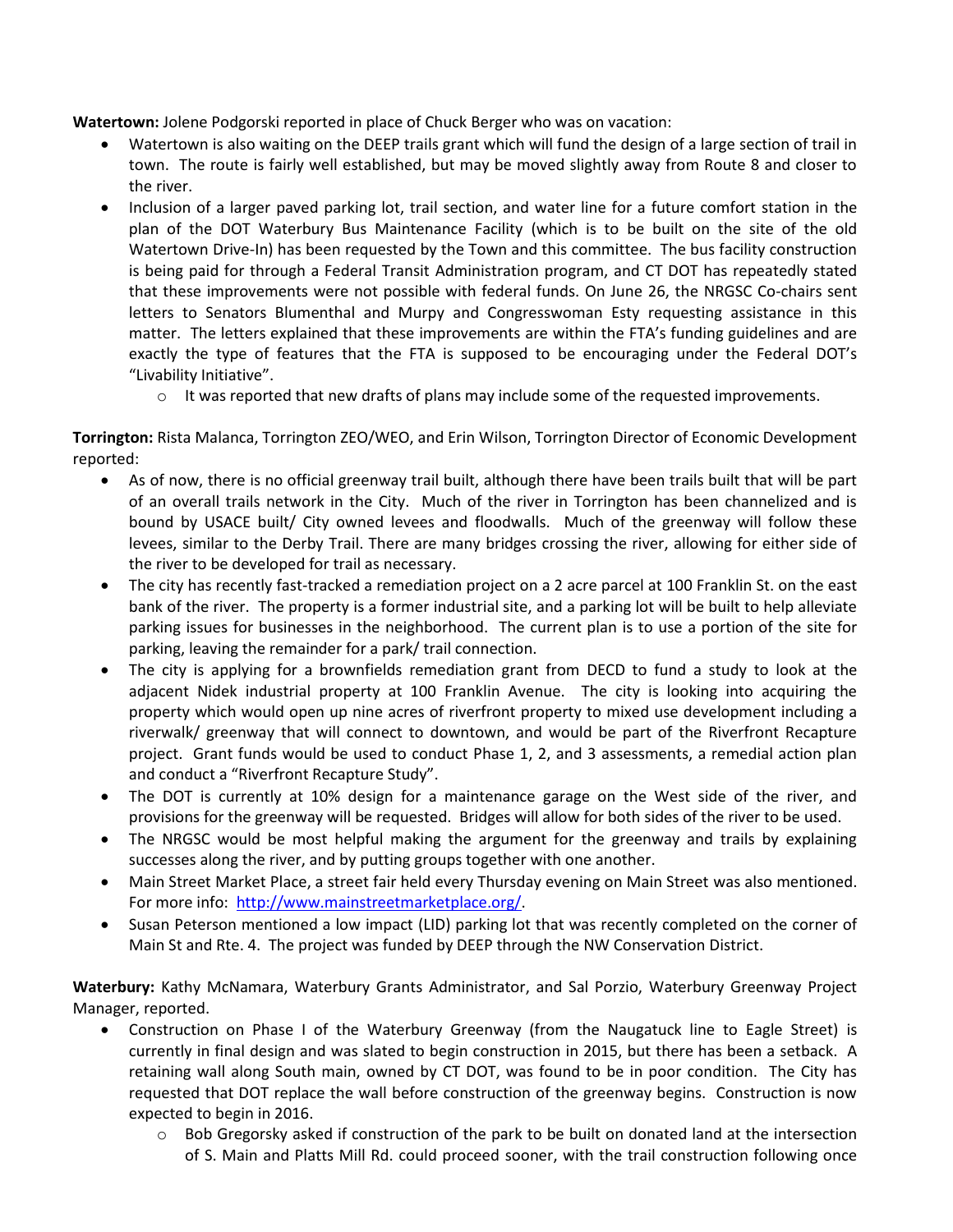the wall is fixed. He explained that the park will be a much needed river access point in the city, and should not be held back as well.

- $\circ$  Sal Porzio explained that all of the construction will be conducted under one contract, taking advantage of economies of scale, and it would not be possible to split up the project.
- Phase II of the Waterbury Greenway from Eagle Street to West Main Street is in preliminary design and immediate progress will depend on whether the City's TIGER grant application is successful. Notifications regarding TIGER should be made in September, and if received, construction would have to be completed in 2021.
- The City is working to purchase and rehabilitate the 17 acre Anamet site on the east bank of the river in the South End. The Anamet property figures prominently as a promenade along the greenway in the preliminary Phase II plans drawn up for the TIGER grant.
- Waterbury has created web pages for the TIGER grant with all supporting documentation at [http://www.waterburyct.org/content/25076/default.aspx.](http://www.waterburyct.org/content/25076/default.aspx)
- A webpage about the greenway in general will eventually have articles about safety and economic impacts of greenways that other municipalities will find useful[: http://www.waterburyct.org/greenway.](http://www.waterburyct.org/greenway)

**Naugatuck:** Jim Stewart, Naugatuck Director of Public Works reported:

- Naugatuck Greenway Phase I (from Bridge Street to Maple Street, including walkway along Rte. 8) is largely complete (and was toured after the meeting).
	- $\circ$  The deteriorating hand rail along the Rte. 8 adjacent section which may pose a safety risk was discussed. If there is imminent safety risk, DOT would likely replace it.
	- o The "White Building" on the corner of South Main and Maple streets (on the East bank across from the current end of Phase I) is slated to be demolished, and a pocket park is planned for the site.
- Grant funding is being actively sought for Phase II (Bridge St to the Waterbury Phase I section on Platts Mill Rd), and will be the next section completed. A bridge to connect back to the east side of the river where the recreational access is on Platts Mill Rd. will be required, driving up the potential cost.
- The route south from Maple St. past Breen field, the Chemtura brownfield site and the sewage treatment facility toward Beacon Falls would follow. Tight geographies between the river, Rte. 8 and the rail line might make routing difficult.
- The greatest obstacle to progress is finding, and the NRGSC can be most helpful by assisting with grants and coordinating plans.

**Seymour & Ansonia:** Mark Nielson, Valley COG Senior Regional Planner reported:

- Seymour is currently looking for Federal funding to help complete the downtown trail loop which will eventually connect to the larger greenway.
- There may be state funds left over from a previous study for a planning study of the route North from Seymour to Beacon Falls.
- The Seymour to Ansonia connection could be difficult due to the rail line on the east bank and Rte.8 on the West.
- The NRGSC can be of most help by helping coordinate connections.

**Derby :** Jack Walsh, Valley United Way reported:

- The Derby Greenway was constructed in 4 phases:
	- $\circ$  Phase 1 1.7 miles along the USACE levee
	- o Phase 2 Signage/ Enhancements
	- o Phase 3 Loop and footbridge (O'Sullivan Island)
	- $\circ$  Phase 4 Connection to Osbornedale State Park (this has not been, and probably will not be realized.)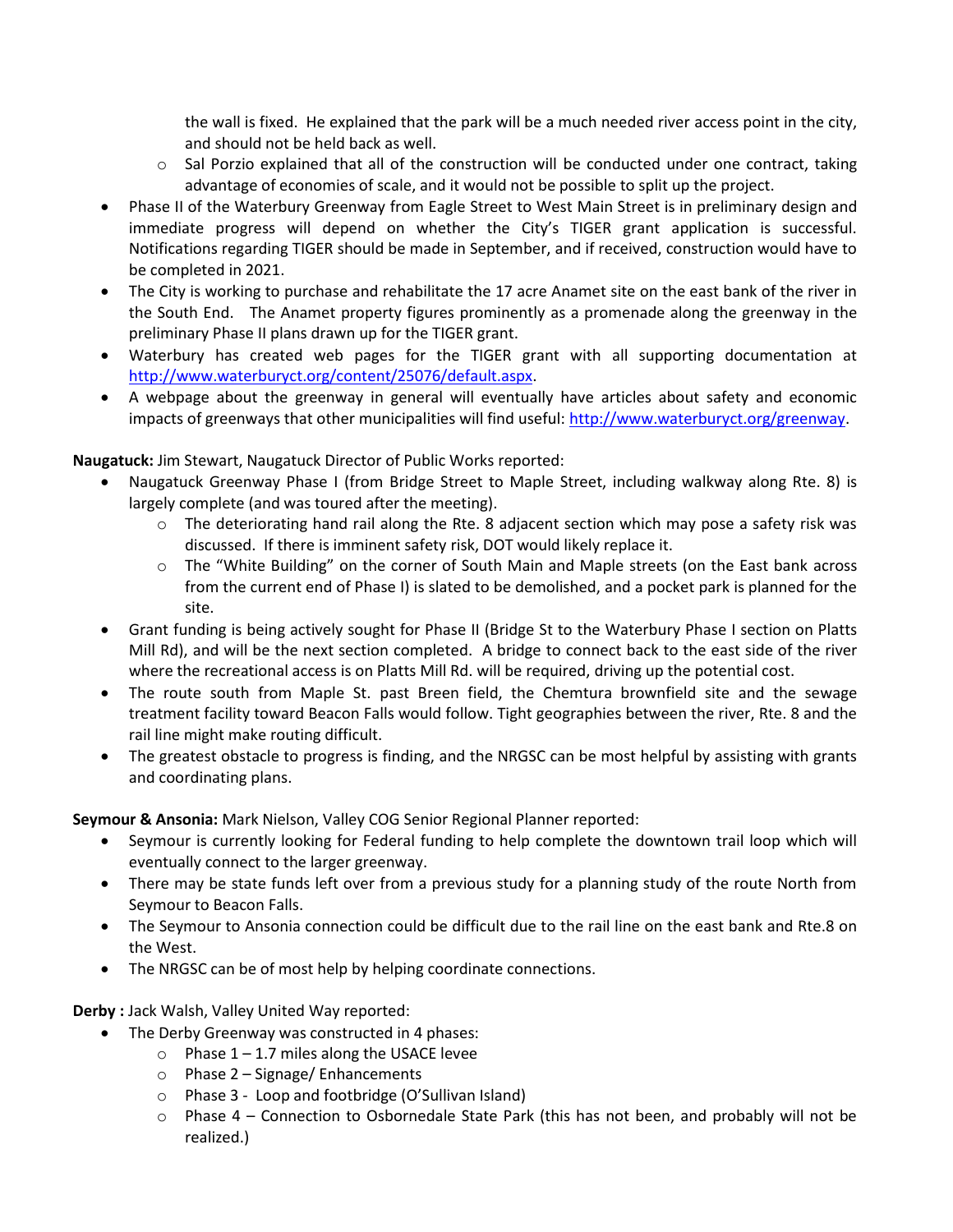- There have been exciting developments Across the Housatonic in Shelton
	- o The city has redeveloped a former industrial site into Veteran's Park, and has recently extended their greenway.
	- o Shelton is looking to attract young professionals to town, and a major aspect of that is access to transit- mainly the train station in Derby. Bike and Pedestrian improvements are being planned for the Bridge St. Bridge across the Housatonic connecting Derby and Shelton, which would also serve to connect the two greenways.
	- o Jack suggested that Shelton be included in the NRGSC in the future.

#### **Preliminary Survey Results:** Requested areas of assistance from NRGC in order of perceived importance:

- 1. Information and data on economic benefit of greenways to be used by municipalities and businesses for grant applications. Kathy McNamara indicated she has almost completed a paper with updated data on the economic impact of greenways. Marketing the economic benefit to towns, businesses and residents.
- 2. Support and assistance in finding and applying for possible funding opportunities for the greenway.
- 3. Assistance with coordinating Greenway routing especially the Naugatuck to Seymour portion through Beacon Falls and the Torrington to Thomaston portion through Harwinton. Creation of modified Greenway map with access points.
- 4. Reestablishment of access points for fishing with help from Tim Barry at CT Fisheries.
- 5. Encouragement of greenway use through events, better access, marketing.
- 6. Continued relationship building with CTDOT
- 7. Strengthening local greenway committees.

#### **NaugatuckRiver.net Updates**: Sam Dzieken reported on progress:

- The website is being entirely redesigned. The new main page will be de-cluttered, with links to pages about getting out on the river to do specific things (fishing/ hiking/ biking/ boating, etc.)
- A blog page will contain much of the type of information that is currently on the main page. The blog will allow multiple authors to post content, will be in a format that will be familiar to most users, and will allow archiving of content.
- A facebook page has been set up, and social media will be a part of the new site.

#### **Other Business:**

- Erin Wilson requested support of the Committee for **Torrington's DECD brownfields grant request** to study the Nidek property (see description above).
	- o A **motion** was made, and it was **unanimously voted to**: Write a letter of support for Torrington's grant request to the DECD.
	- o A letter was drafted and sent on 7/14.
- Will Cummings reported that the town of Thomaston had received an application for an **outdoor gun range** on rte. 222 just across the road from the ALTA routing study proposed route of the greenway. A gun range at that location would cause noise pollution not only for future greenway users, but for town residents as well.
	- o The Republican-American reported on 7/15 that the **application has been withdrawn**.
- Will Cummings also reported on the 14 acre parcel of land in Thomaston across the river from the proposed Bus Maintenance Facility in Watertown. The parcel is being auctioned off on July 25<sup>th</sup> for back taxes. Will has been unable to find a buyer for the property which has portions of CT Forest and Parks Blue Blazed Trail on it, and he may bid himself. More information at: <http://www.cttaxsales.com/>
	- o Will later reported that he put in a successful bid at the auction.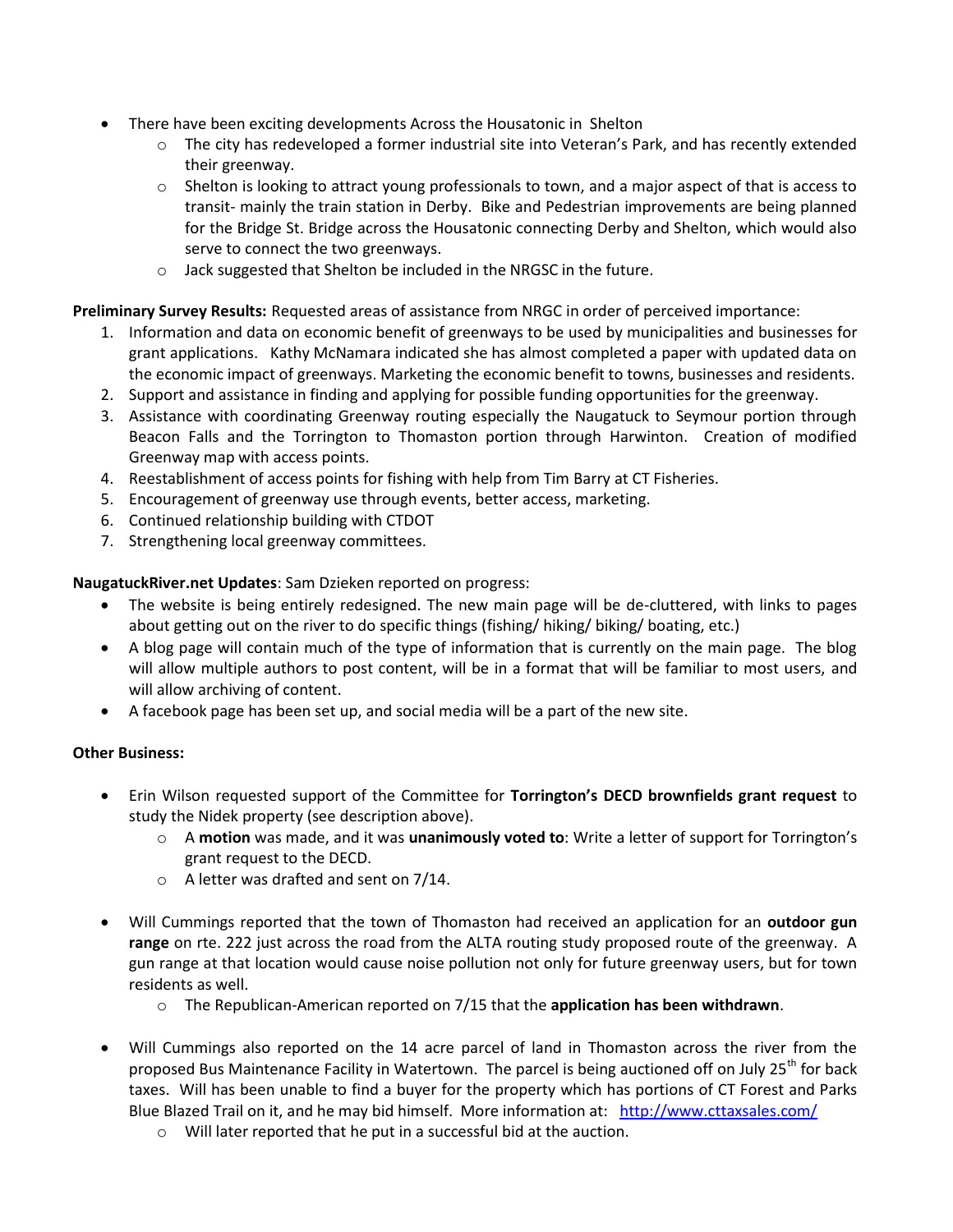- Susan Peterson reported on a low impact (LID) parking lot that was recently completed on the corner of Main St and Rte. 4 in Torrington. The project was funded by DEEP through the NW Conservation District, and was designed to minimize the amount of stormwater entering the river.
- John Monroe has been in discussions with Torrington about the possibility of holding a workshop in November (Date TBA). The event would be a great way to support the City's recent efforts and help them make the case for future greenway progress to town officials. The November NRGSC meeting might be held in conjunction. More details to follow.

# Next Meeting: September 10, Location TBD.

• Any suggestions or to volunteer a location, please contact Aaron Budris at [abudris@cogcnv.org](mailto:abudris@cogcnv.org)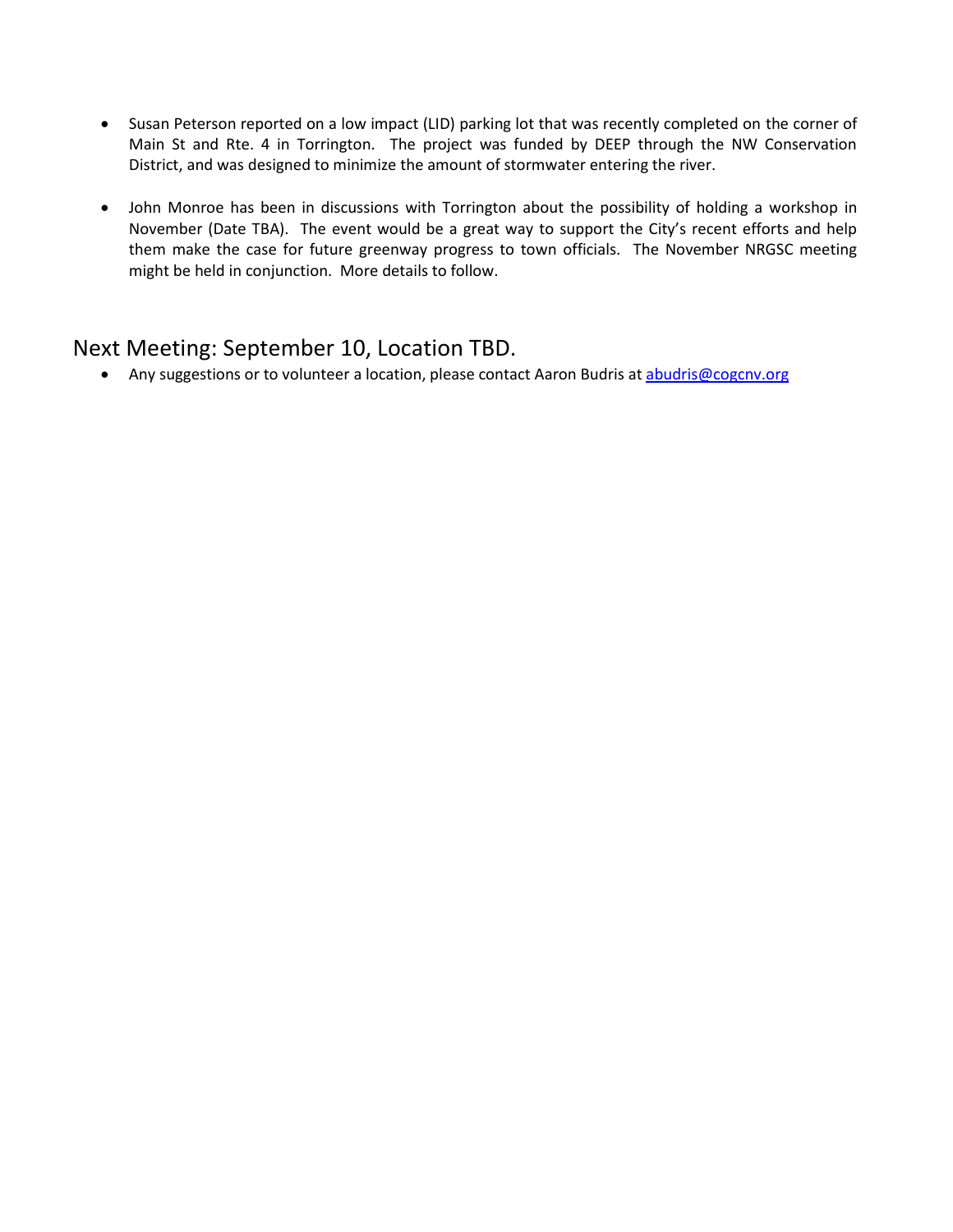# **Naugatuck River Greenway Steering Committee**

Present in **bold. Aaron Budris - Council of Governments of the Central Naugatuck Valley** Bill Purcell - Valley Chamber of Commerce **Bob Gregorski - Naugatuck River Watershed Association & Trout Unlimited Christopher Way - US Army Corps of Engineers**  Chuck Berger - Watertown Town Engineer Clifford Cooper - Litchfield Community Greenway Dave Faber - CT Outdoors (outfitter in Watertown) Elaine LaBella - Housatonic Valley Association Land Protection Director Fred Messore - Town of Seymour **\*Chair\* Ingrid Manning – formerly of CT Community Foundation Jack Walsh - Valley United Way**  Jim MacBroom – Milone and MacBroom Jim O'Rourke - Waterbury Y **Jim Stewart - Naugatuck Borough Engineer**  Jim Whitney - Western CT Convention & Visitors Bureau Joan Kirchner - Harwinton Conservation Commission **Jolene Podgorski - Watertown DPW John Monroe – National Park Service: Rivers & Trails Program Josh Carey – Connecticut Community Foundation Kate Rattan - CT DOT Bicycle/Pedestrian Coordinator Kathy McNamara - City of Waterbury Kevin Zak – Naugatuck River Revival Group & Housatonic Valley Association**  Laura Wildman – Princeton Hydro Laurie Giannotti - CT DEEP Greenways Liz Falzone - Beacon Falls – Citizens for Tomorrow's Downtown Mark Jewell – VHB, Inc (CT DOT) Maura Martin - Thomaston Trails Committee **Mark Nielsen – Valley COG** Mike Jastremski – Housatonic Valley Association Peter Kisselburgh – Thomaston Trails Committee Ray Leite - Digital Arts Program at Naugatuck Valley Community College Rich Minnick – Beacon Falls Richard Knoll – TEAM Inc. (Community Action agency in Ansonia) **Rista Malanca - Torrington Sam Dzieken - Housatonic Valley Association Sam Gold - Council of Governments of the Central Naugatuck Valley**  Sheila O'Malley – City of Ansonia **Susan Peterson - CT DEEP Watershed Management Program**  Vicki Barnes - Watertown - Steele Brook Rangers **Vincent Gualtieri - US Army Corps of Engineers**  Vinnie Scarlata – Ansonia Economic Development Commission **Will Cummings – Thomaston Trail Committee**  Also Present:

**Sal Porzio – City of Waterbury Erin Wilson – City of Torrington Joanna Rogalski - Council of Governments of the Central Naugatuck Valley**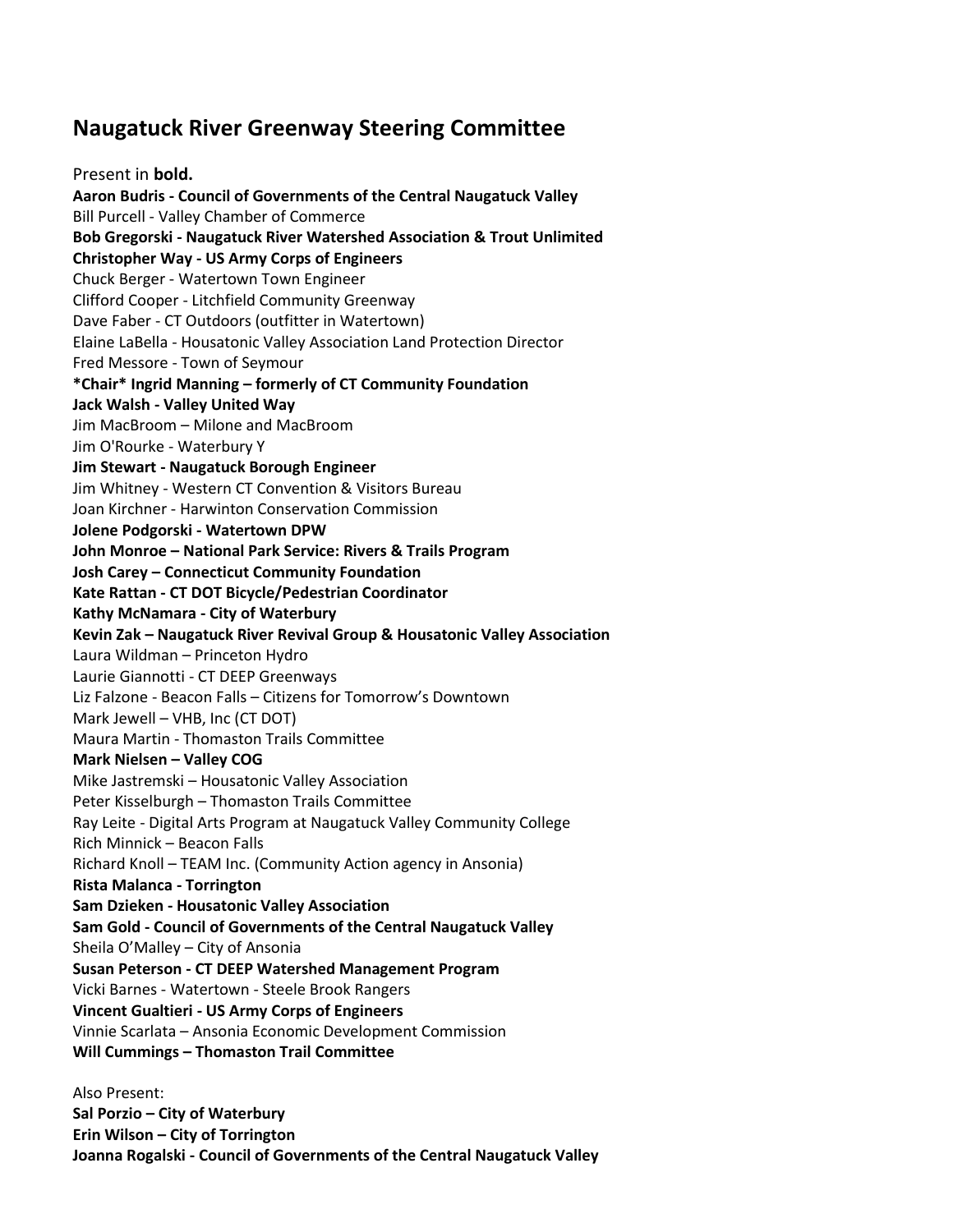#### **Appendix A – Waterbury Questionnaire Answers:**

1. At this time what is the completed and proposed route for the greenway in your town? (We want to create an up- to- date map in 2014.)

*The greenway is likely due to start construction in 2016, rather than 2015, given the need for reconstruction of a wall along S. Main Street. The overall route is indicated in the Routing Study. Route adjustments do not affect the start or end point of Waterbury's greenway segment.*

2. What specific plans for portions of the greenway are in development now?

*The first 2.2 mile segment from the border of Naugatuck to Eagle Street is moving forward towards final design. The next 2.3-mile segment from Eagle Street to West Main Street is in preliminary design.*

3. What are the primary barriers to completion? Is there sufficient coordination and interaction between you and your neighboring towns?

*The primary barrier to completion of the entire 7.4-mile Waterbury greenway is funding. Waterbury's greenway is a phased project dependent on funding. Much of the route is developed and space is often constricted, thus making the project challenging.* 

4. In addition to the actual greenway itself, what other projects are important for the greenway and the river? Better access points? More marketing? Defining economic benefit for your town? Volunteer efforts for clean up etc., Other?

 *A project that is important for the greenway would be the development of a greenway public art plan. Public art would heighten the experience of the greenway and create opportunities for involvement in the project by the many diverse neighborhoods through which the greenway travels. The City has a new Public Art Committee that may be helpful in this regard.*

*Other projects that might be helpful would relate to river/greenway awareness, fund-raising, planning and implementation of river-based or bicycle-related events.* 

- 5. How can the Greenway Steering Committee be of most assistance? Please list in order of priority.
	- 1. Coordinate plans among the towns.
	- 2. Develop economic benefit statistics
	- 3. Research funding opportunities and assist with applications.
	- 4. Advocate for projects at state and federal level.
	- 5. Assist with marketing and/or events for the river and greenway. #2
	- 6. Encourage participation and use of greenway/river better access, other. #1
	- 7. Strengthen local greenway committees/organizations. #3
	- 8. Other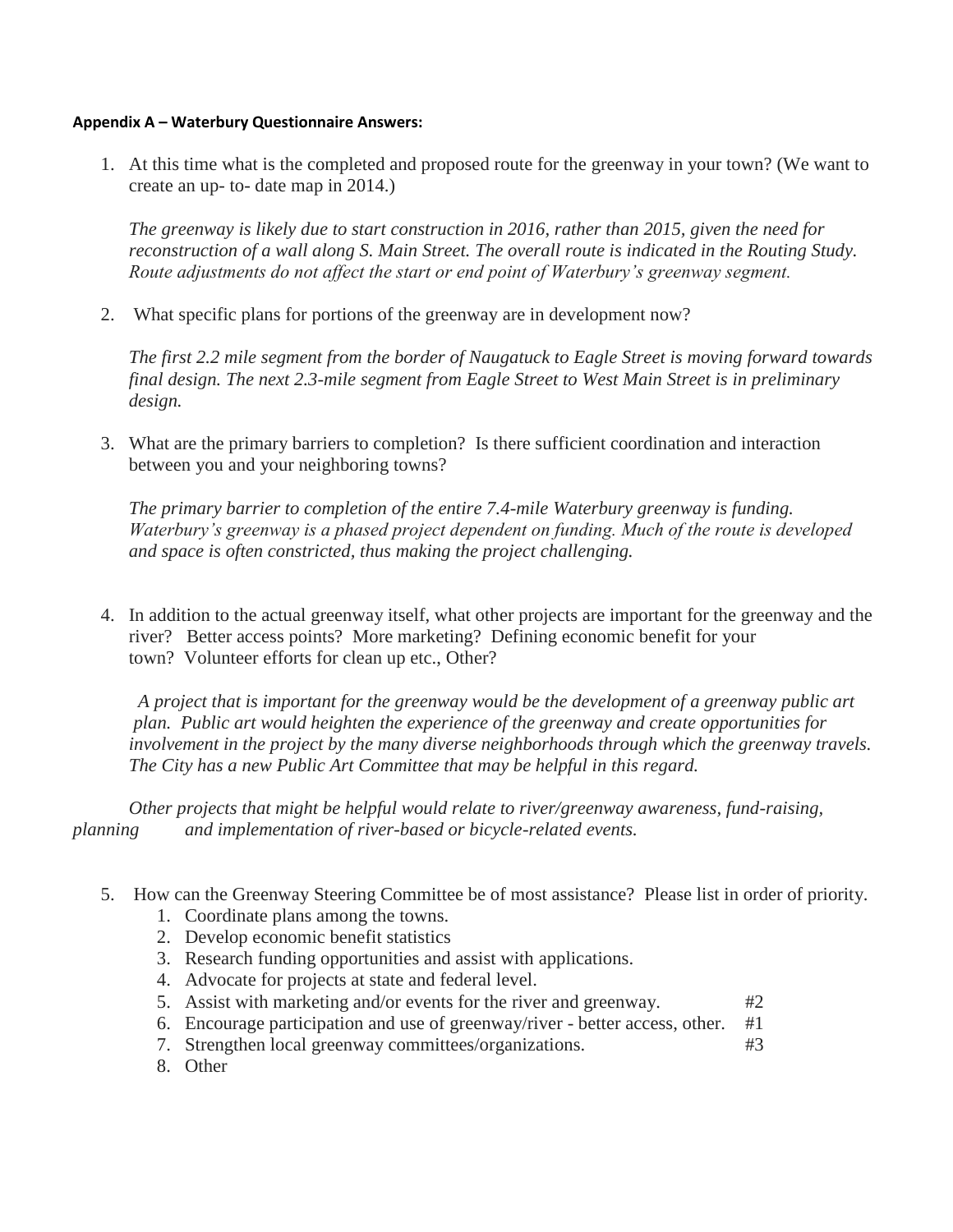#### **Appendix B – Derby Questionnaire Answers:**

1. At this time what is the completed and proposed route for the greenway in your town? (We want to create an up- to- date map in 2014.)

*Derby has completed Phases 1-3 of its project which includes the 1.7 mile path from the Derby/Shelton bridge on Main Street to Division Street in Ansonia. Phase 1 was the original construction. Phase 2 added benches and signage and Phase 3 included a new loop and bridge on O'Sullivan's Island.*

2. What specific plans for portions of the greenway are in development now? *Right now there is nothing formally in development. However, there are two ancillary projects that could affect the Greenway. One is an enhancement to the Derby/Shelton bridge that would not only improve the appearance of the bridge, but would also include expanded pedestrian access that would improve foot and bike traffic and make a more attractive connection with the Shelton Riverwalk.*

*The other project is the reconfiguration of Main Street in Derby. That opens the possibility of enhancing the Main Street entrance to the Greenway and combining with the bridge project to enhance connections with the existing train station in Derby.*

3. What are the primary barriers to completion? Is there sufficient coordination and interaction between you and your neighboring towns?

*Much of this will be at the direction of D.O.T. working with the Council of Governments. There is great cooperation among the towns.*

- 4. In addition to the actual greenway itself, what other projects are important for the greenway and the river? Better access points? More marketing? Defining economic benefit for your town? Volunteer efforts for clean up etc., Other?
- 5. How can the Greenway Steering Committee be of most assistance? Please list in order of priority.
	- 1. Coordinate plans among the towns.
	- 2. Develop economic benefit statistics
	- 3. Research funding opportunities and assist with applications.
	- 4. Advocate for projects at state and federal level.
	- 5. Assist with marketing and/or events for the river and greenway.
	- 6. Encourage participation and use of greenway/river better access, other.
	- 7. Strengthen local greenway committees/organizations.
	- 8. Other

*I think for Derby, the long term benefits of connecting all the segments along the Naugatuck coupled with the possibilities for enhancing the ties with Shelton offers the greatest opportunity. Plans to enhance our greenway further to Orange and up the Housatonic River do not seem viable at this point in time. By working together on issues such as signage and joint promotion, I think that we could also do more with showing the economic value of the Greenway and help with economic development issues in each of the towns.*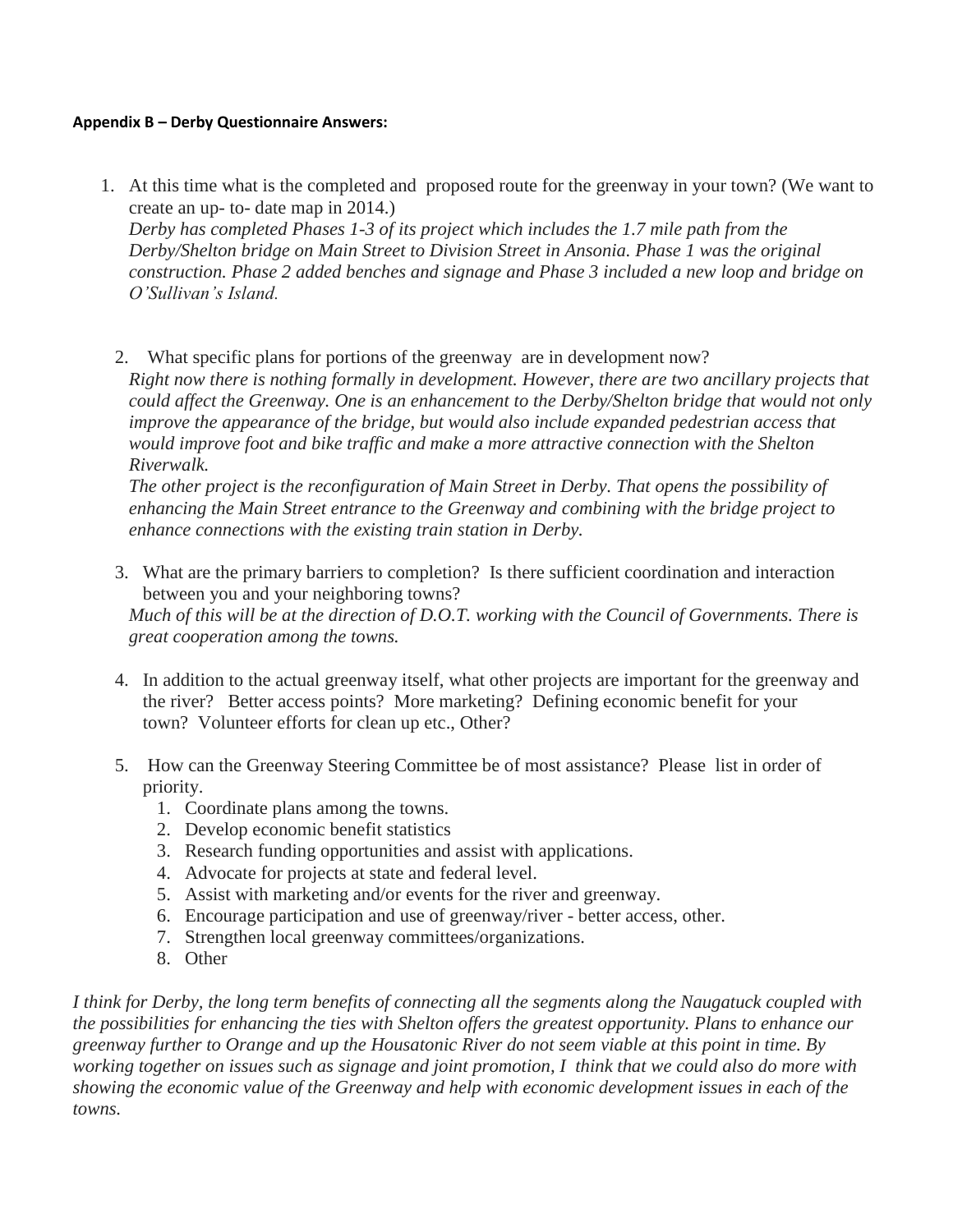#### **Appendix C – Thomaston Questionnaire Answers:**

1. At this time what is the completed and proposed route for the greenway in your town? (We want to create an up- to- date map in 2014.)

None of the Thomaston Greenway has been built - we are in a "holding pattern". We have a good feel for where the first 2000 feet of trail will be built. Before this fall, we hope to hike and explore the 4 miles of the Naugatuck River in T Thomaston and review the the 2010 *"Regional Naugatuck River Greenway Routing Study"* to come up with our best route thru the entire town.

2. What specific plans for portions of the greenway are in development now?

Working with Watertown, we hope to begin construction of the south end of our trail in 2014. The DEEP Grant will provide funding for design and building our first 2000 feet of trail in Thomaston and design of the Watertown trail.

3. What are the primary barriers to completion? Is there sufficient coordination and interaction between you and your neighboring towns?

We need money to build the beginning of our trail. As noted above, we will be coordinating our effort with the town of Watertown to accomplish the first part of our trail. By the end of 2014 we hope to have a good idea where we want the trail, so we can begin approaching land owners. At the north end of Thomaston is the Thomaston Dam which is operated by the Army Corp. There are existing roads behind the Dam that will be excellent trails.

4. In addition to the actual greenway itself, what other projects are important for the greenway and the river? Better access points? More marketing? Defining economic benefit for your town? Volunteer efforts for clean up etc., Other?

Defining economic benefit for your town would be helpful. Information on how many people use biking/hiking trails.

5.How can the Greenway Steering Committee be of most assistance? Please list in order of priOtity.

- 1. Coordinate plans among the towns.
- 2. Develop economic benefit statistics
- **3. Research funding opportunities and assist with applications.**
- **4. Advocate for projects at state and federal level.**
- 5. Assist with marketing and/or events for the river and greenway.
- 6. Encourage participation and use of greenway/river better access, other.
- 7. Strengthen local greenway committees/organizations.
- 8. Other **Fundraising**

Numbers 3 and 4 are the most important to Thomaston because our town will not fund the trail due to limited resources. Without fundi ng there is no trail.

We'd like to do some fund raising in partnership with the town of Watertown. Some thoughts: duck race; a tour de Thomaston/Watertown bike and hike day; develop NRG merchandise to sell [bandanas with the NRG trail logo or trail maps would sell]; and perhaps an *adopt a trail program* [50\$ a foot]

We could also explore other partners that could help fund/maintain trails: Equestrian groups - [horseback riders, like pedestrians and bicyclers] have been pushed off highways and need places to ride. Discuss our plans with them.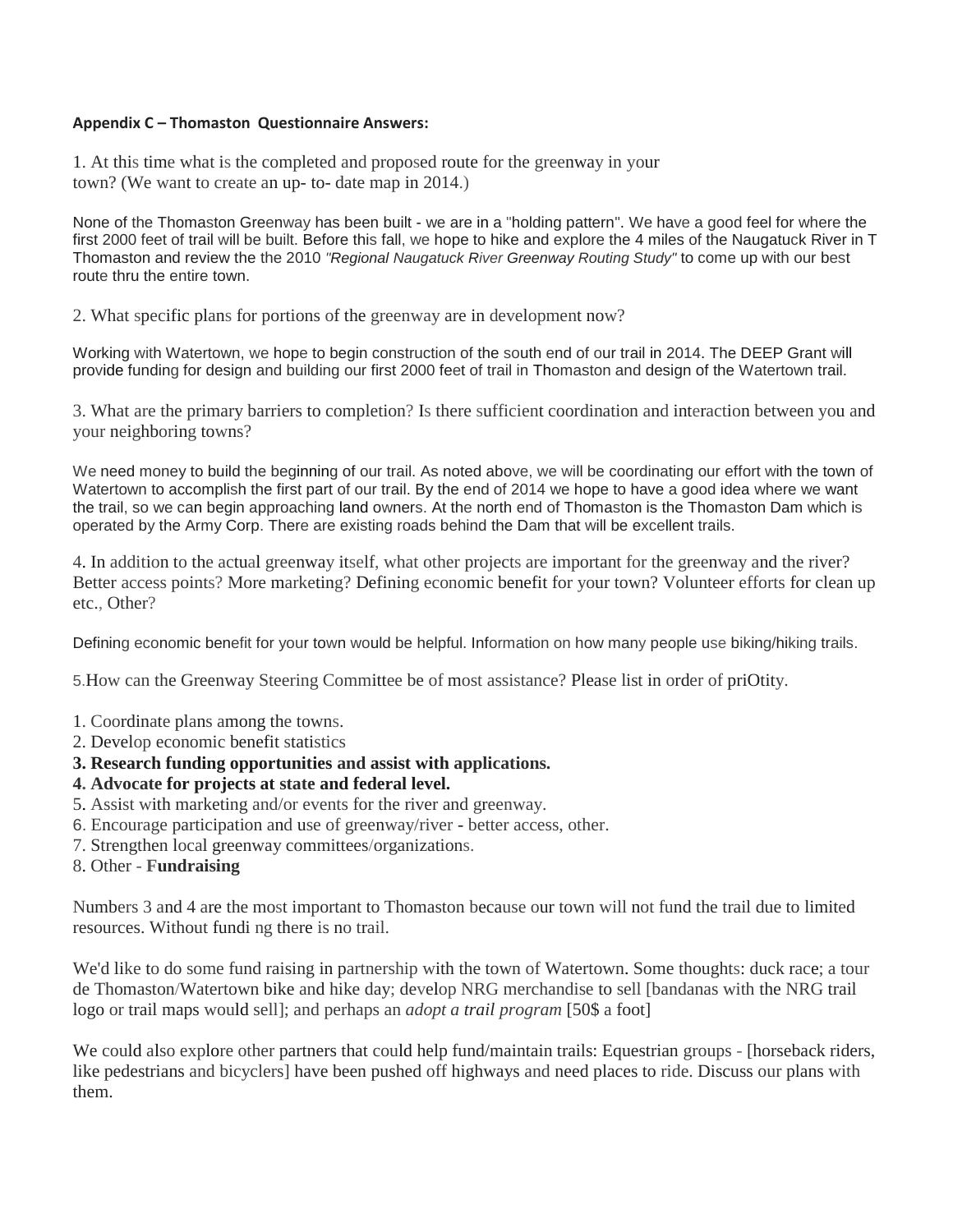#### **Appendix D – Naugatuck Questionnaire Answers:**

1. At this time what is the completed and proposed route for the greenway in your town? (We want to create an up- to- date map in 2014.)

The route shown in the 2010 Regional Naugatuck River Greenway Routing Study is the proposed route.

2. What specific plans for portions of the greenway are in development now?

Naugatuck River Walk Phase 1 is substantially complete and the next proposed phase is northerly from phase 1 to the Platts Mills Boat Launch and connecting to Waterbury's project. The Borough is actively seeking grant funding for the completion of phase 2.

3. What are the primary barriers to completion? Is there sufficient coordination and interaction between you and your neighboring towns?

Funding

4. In addition to the actual greenway itself, what other projects are important for the greenway and the river? Better access points? More marketing? Defining economic benefit for your town? Volunteer efforts for clean up etc., Other?

5. How can the Greenway Steering Committee be of most assistance? Please list in order of priority.

- 1. Research funding opportunities and assist with applications
- 2. Advocate for projects at state and federal level
- 3. Develop economic benefit statistics
- 4. Coordinate plans among the towns.
- 5. Assist with marketing and/or events for the river and greenway.
- 6. Encourage participation and use of greenway/river better access, other.
- 7. Strengthen local greenway committees/organizations.